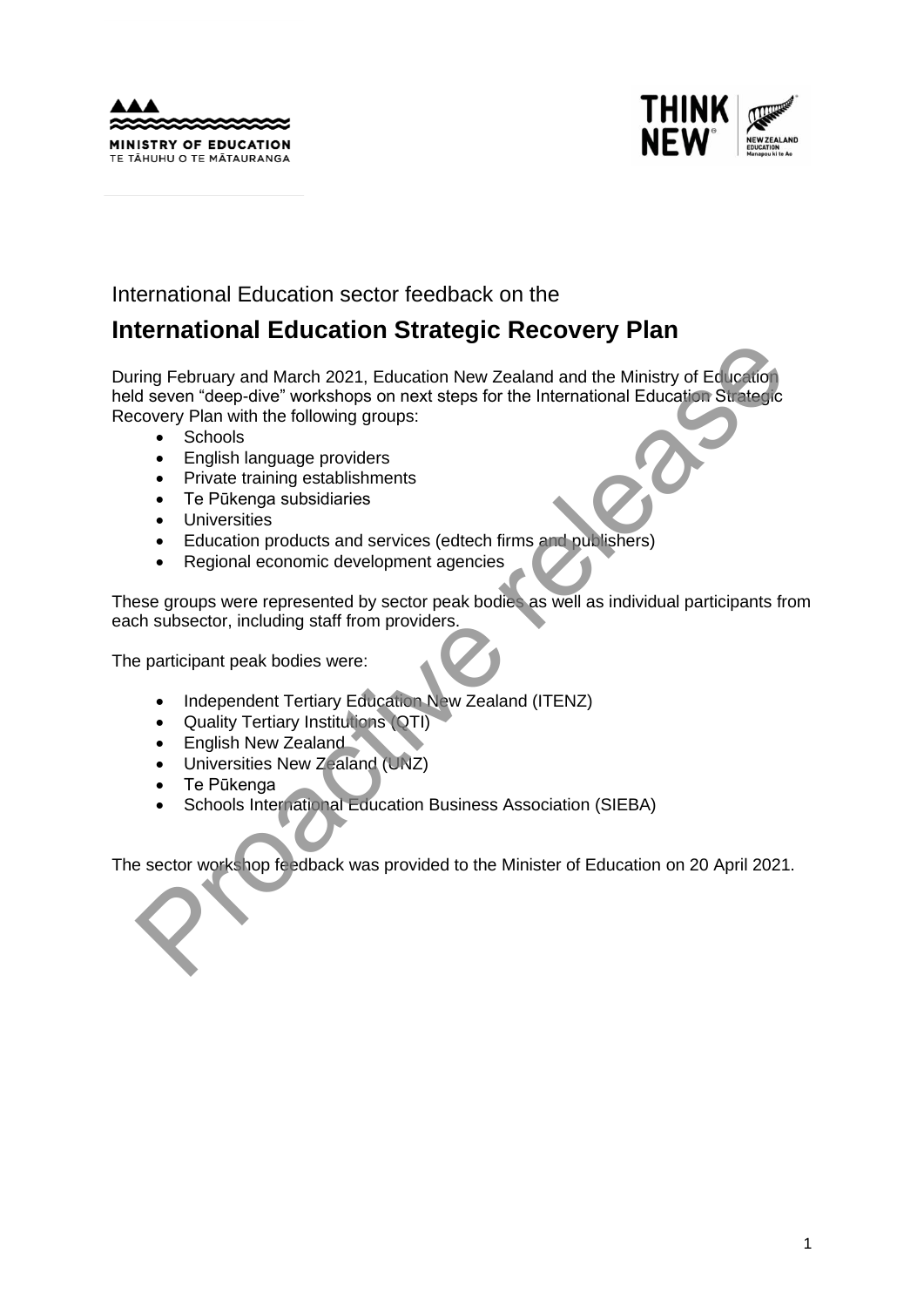#### **International Education Strategic Recovery Plan**

Feedback from sector workshops on future direction, February-March 2021

- 1. Education New Zealand (ENZ), supported by the Ministry of Education, held seven workshops on the next steps for the International Education Strategic Recovery Plan. Meetings included both peak body representatives, and general sector representatives, from the following groups:
	- **Schools**
	- English language providers
	- Private training establishments
	- Te Pūkenga subsidiaries
	- Universities
	- Education products and services (edtech firms and publishers)
	- Regional economic development agencies
- 2. This summary outlines common themes across the subsectors, followed by a summary of the impacts and priorities of each subsector.

## Sector-wide themes

- 3. Sector representatives noted their appreciation for government support for the international education sector, including with regard to the support for state and state integrated schools, the PTE Targeted Assistance Fund, and the ESOL Provision Fund. The workshops focused on exploring the impacts of COVID-19 and what is needed for recovery, so the majority of sector commentary related to what further actions could be undertaken.
- 4. Themes which emerged from across the subsector workshops included:
	- Concerns regarding the border and managed isolation
	- Frustration with government decisions and lack of agency alignment
	- Loss of capacity and capability across the sector
	- Declining international reputation of New Zealand
	- Impact on the domestic sector
	- Online learning.

## *Concerns regarding the border closure and managed isolation*

- 5. The primary concern for the sector is the continued closure of the border and the difficulty of securing places for international students within limited MIQ capacity. The sector has called for reopening the border as soon as possible and for greater clarity on when this may occur. If the government is not able to provide timeframes, the sector has requested greater transparency around the conditions and scenarios under which opening may occur. • Universities and services (edeten firms and publishers)<br>• Education products and services (edeten firms and publishers)<br>• Regional economic development agencies<br>This summary outlines common themes across the subsectors
- 6. The sector has called upon government to allow them to run MIQ facilities dedicated to international students under government supervision. In the absence of this, the sector has requested increased provision for international students within existing MIQ capacity. The sector seeks a link between cohort numbers and MIQ capacity, as previously announced cohorts are struggling to secure spaces within MIQ facilities. They also highlighted the need for cohorts and capacity to align with semester and programme start dates.
- 7. The lack of certainty on border opening is impacting on the sectors' ability to restart the pipeline, undermining relationships with agents and international partner institutions, and impacting New Zealand's competitiveness.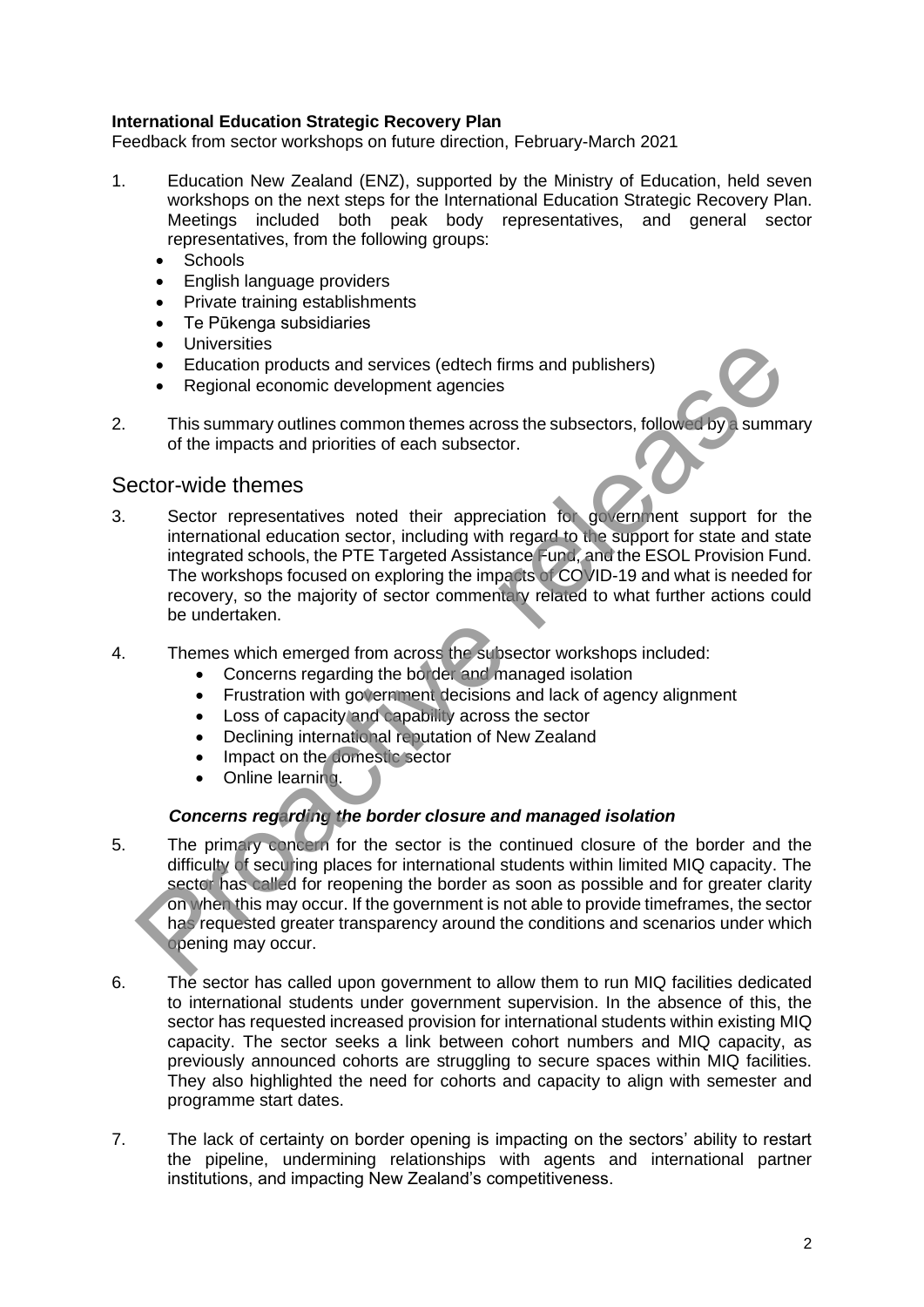- 8. Workshop participants suggested the following actions to address these issues:
	- Greater transparency around the conditions and scenarios under which the opening of the border may occur, so that the sector can plan.
	- Government and sector to create a Return to Market Plan that supports the recovery of the in-bound student market. A Return to Market Plan would involve a suite of strategic and operational activities to support the rebuilding of the sector. Initiatives could include Ministerial missions and education trade delegations to key markets, public relations campaigns, and marketing campaigns alongside sector coordination.

## *Frustration with government decisions and lack of agency alignment*

- 9. The sector feels that it is not being heard or understood by government. They sense a mismatch in priorities between the sector and government which they see reflected in the Recovery Plan.
- 10. The sector's perception is that government agencies are operating in isolation and providers are excluded from critical decisions, resulting in lost opportunities and revenue. The sector would like more access to key decision-makers in reframing the Plan and ongoing policy advice and decisions.
- 11. The perceived lack of alignment between immigration and education communications and decisions is leaving the sector uncertain as to the government's commitment to international education. Communications from government are seen as poor quality and poorly timed (for example, announcing the second cohort without an implementation plan, and increasing the MIQ fees for an already approved cohort).
- 12. The sector sees a lack of government support in some of Immigration New Zealand's (INZ's) regulatory decisions. This includes INZ's decision not to offer credit toward post-study work rights for offshore study, and INZ's suspension of the ability to submit visa applications, which is stopping providers from building their student pipeline. They fear these decisions will cause New Zealand to lose its international competitiveness. The sector felsi that is the best of the following the sector of the sector of the sector of the sector of the sector and government which they see values.<br>The sector feels that it is not being head or understood by govern
- 13. Workshop participants suggested the following actions to address these issues:
	- A public statement of the government's commitment to international education.
	- Enhanced engagement with the sector, including peak body access to senior officials and CEs, and early consultation and engagement on advice to be given to Ministers and CEs to flag unintended consequences.
	- The establishment of a pan-sector peak body that can better represent the sector in key decision-making fora, and a commitment from government to connect with it.

## *The loss of capability and capacity will hamper recovery and rebuild*

- 14. Across subsectors, specialist staff are being made redundant or choosing to leave the sector. This will make it difficult for providers across subsectors to re-enter the market once they have access to students, and will mean that any recovery is likely to be slower and of variable quality.
- 15. The international education peak bodies funded through membership reliant on international revenue will not be able to survive 2021 without financial support (English New Zealand, SIEBA, and ISANA). The loss of peak bodies is a risk as they provide the support and information required by the subsectors to successfully deliver international education. They would also play a key role is "reviving" the sector should the training of new specialist staff be required.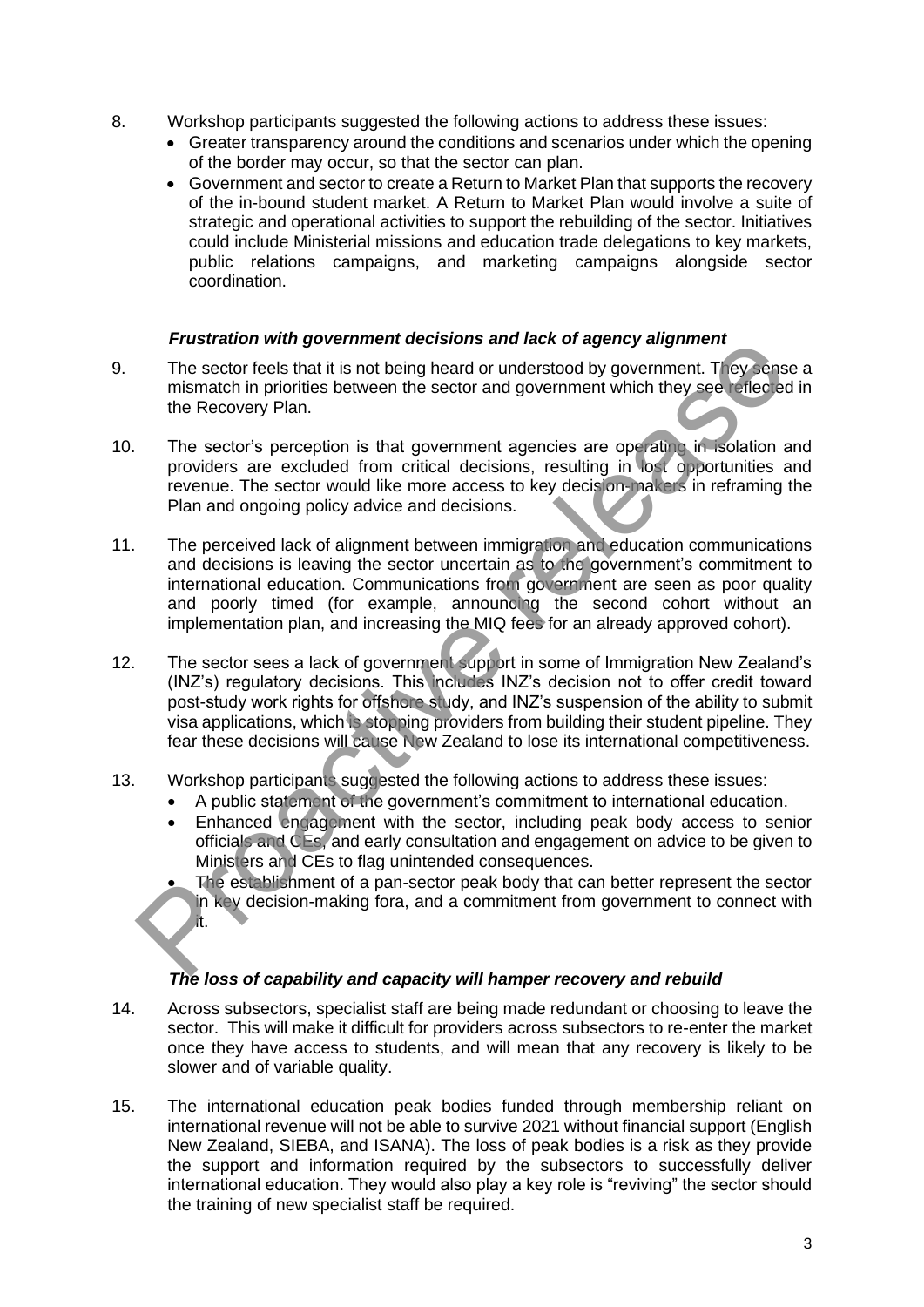- 16. All subsectors reported that their agents are now sending students to countries who have open borders and it is not certain that they will return to sending students to New Zealand when the border opens. The loss of agents focussed solely on New Zealand – either through closure or pivoting to other destinations – is the loss of a key channelto-market and may take years to recover.
- 17. Workshop participants suggested the following actions to address these issues:
	- Funding international education peak bodies for three years to enable them to continue until revenue increases enable them to return to a membership-based funding model.
	- Provide funding for the PTE and English language subsectors to enable them to cover base "keeping the lights" on costs.

#### *New Zealand's international reputation is declining*

- 18. Sector representatives noted they had received feedback from their international partners which indicates the continued closure of our borders is negatively impacting New Zealand's international reputation. While in the beginning our response was perceived positively, New Zealand is now seen as unwelcoming and not committed to international partnerships.
- 19. The lack of certainty around the opening of the border means that relationships that have been carefully built over many years are now at risk. This includes governmentto-government, business-to-business, research, and agent relationships. Universities and ITPs have noted that the ongoing border restrictions has led to decreased partnership activity and that it will take time and cost money to rebuild these partnerships. • Provide trunching for the P i e and Engins in anguage subsectors to enable them<br>
Provide transformational reputation is declining<br>
Sector representatives noted they had received feedback 1 om Meli internation<br>
partners w
- 20. INZ decisions and messaging are damaging the New Zealand brand as it suggests we do not welcome international students.
- 21. Workshop participants suggested the following actions to address these issues:
	- Government to work with sector on building our international reputation, with a particular focus on messaging that is appropriate for international audiences and which is coordinated with the sector.
	- Marketing and information programme for agents to be delivered when the borders open.

#### *Impact on the domestic system*

- 22. The loss of international student fee revenue is having a negative impact on delivery within the domestic system across subsectors (some providers have stopped programmes and reduced staffing), with revenue losses extending to local community members such as homestay families and local businesses.
- 23. In some schools, this revenue funds "core" services, while other use it to deliver higher levels of service. This can include relievers, education support staff, lower teacher pupil ratios, capital works and improvements. School representatives reported that schools' financial position will worsen over 2021 as it is likely that there will be no new or returning students.
- 24. The loss of outbound mobility for domestic students is limiting the academic and personal growth of students and has longer-term impacts on providers' international relationships. The sector is concerned about the short- and medium-term recovery for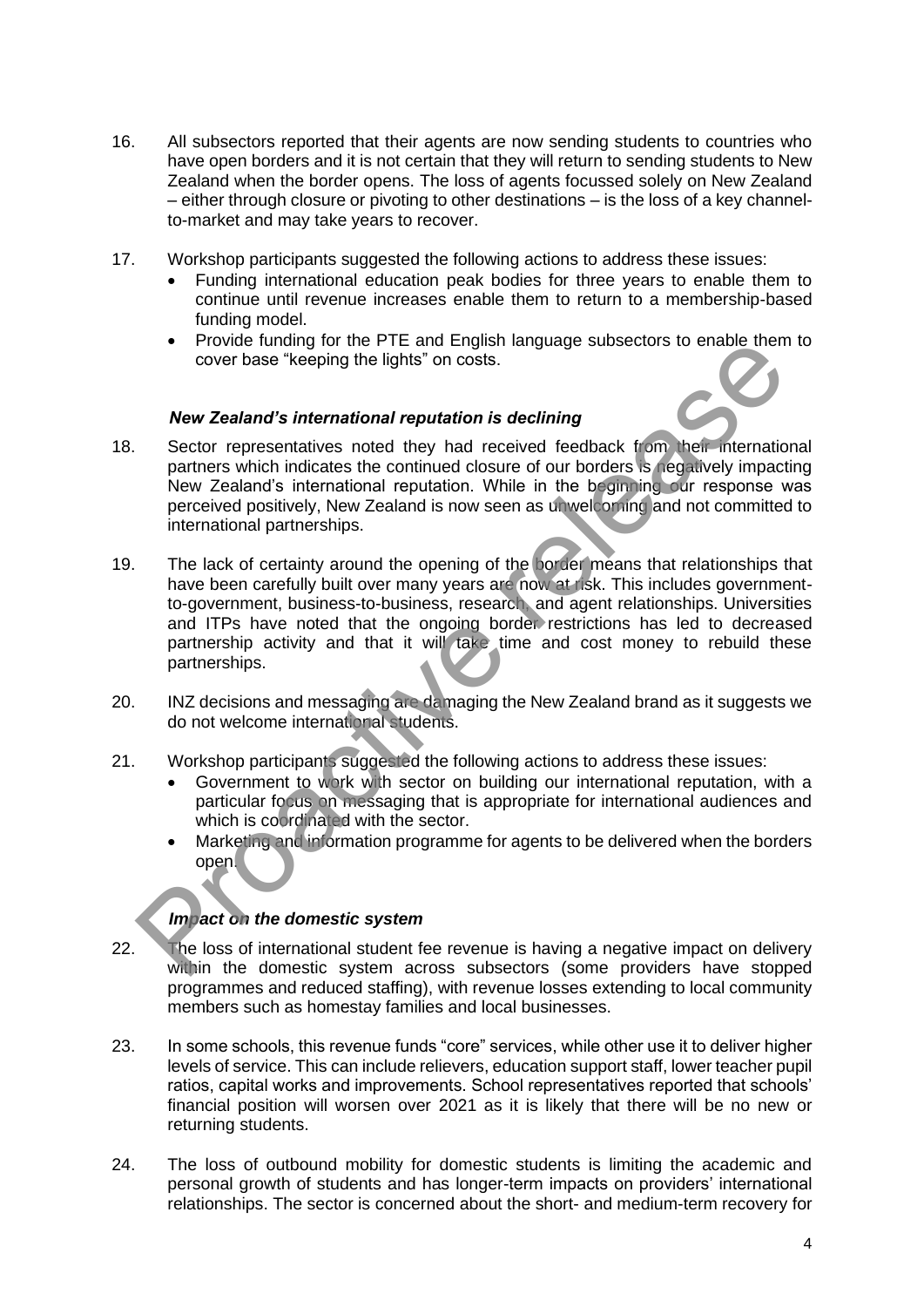outbound mobility due to reducing opportunities for domestic students, limited capacity for exchange programmes, weakened exchange relationships and fewer scholarships.

- 25. Representatives also noted the negative impact that an absence of international students is having on the academic, cultural and social development of domestic students.
- 26. Workshop participants suggested the following key actions to address these issues:
	- Consider a funding package for schools to maintain core international education capability.
	- Consider ways domestic students can gain global citizenship competencies and skills despite travel restrictions.

#### *Online learning*

- 27. Attitudes toward online delivery vary considerable across and within subsectors. Some of the sector are of the view that the *rapid* move to online learning has resulted in negative returns for all stakeholders. Related issues include the lack of a coordinated approach, inconsistent digital experiences for students, variable design and pedagogy, difficulty of keeping students engaged, and insufficient sector capability to deliver quality online outcomes.
- 28. There was some support for coordination of online capacity building. Online learning is seen as an "and" not an "or". That is, that this offering would not replace onshore learning but would be an additional offering for the New Zealand international education sector. Sector representatives saw the key value of online learning in providing a pathway for international students to start their studies offshore and then pathway to study onshore. However, this would need to be accommodated by a more flexible immigration approach. SKING despite travel restrictions.<br> **Online learning**<br>
Attitudes toward online delivery vary considerable across and within subsectors. So<br>
the sector are of the view that the *rapid* move to online learning that a receive
- 29. The sector is concerned that the online learning they have been providing is not recognised for post study work rights. Other jurisdictions, such as Canada and the UK., recognise online learning for work rights making these countries a more compelling proposition for international students.
- 30. Workshop participants suggested the following key actions to address these issues:
	- Continue work on those initiatives that enable online delivery, including the quality assurance regime.
	- Consider ways to coordinate effort for developing online delivery.

## Subsector-specific impacts and priorities

## *English language providers*

- 31. The support provided by the government through the ESOL Provision Fund and the PTE Targeted Assistance Fund was gratefully acknowledged by English language representatives. Participants noted that this support was critical for retaining capacity within the subsector over this time. They sought clarity on whether additional support will be provided once the existing schemes conclude on 30 June 2021, as this would determine whether they could continue operating, hibernate, or exit operations.
- 32. The English language subsector is one of the most impacted by COVID-19. They identified a risk that the entire English language subsector will not exist by the end of the year. Staffing has been reduced across the board, a number of English language schools have closed, and a number of other schools are considering their options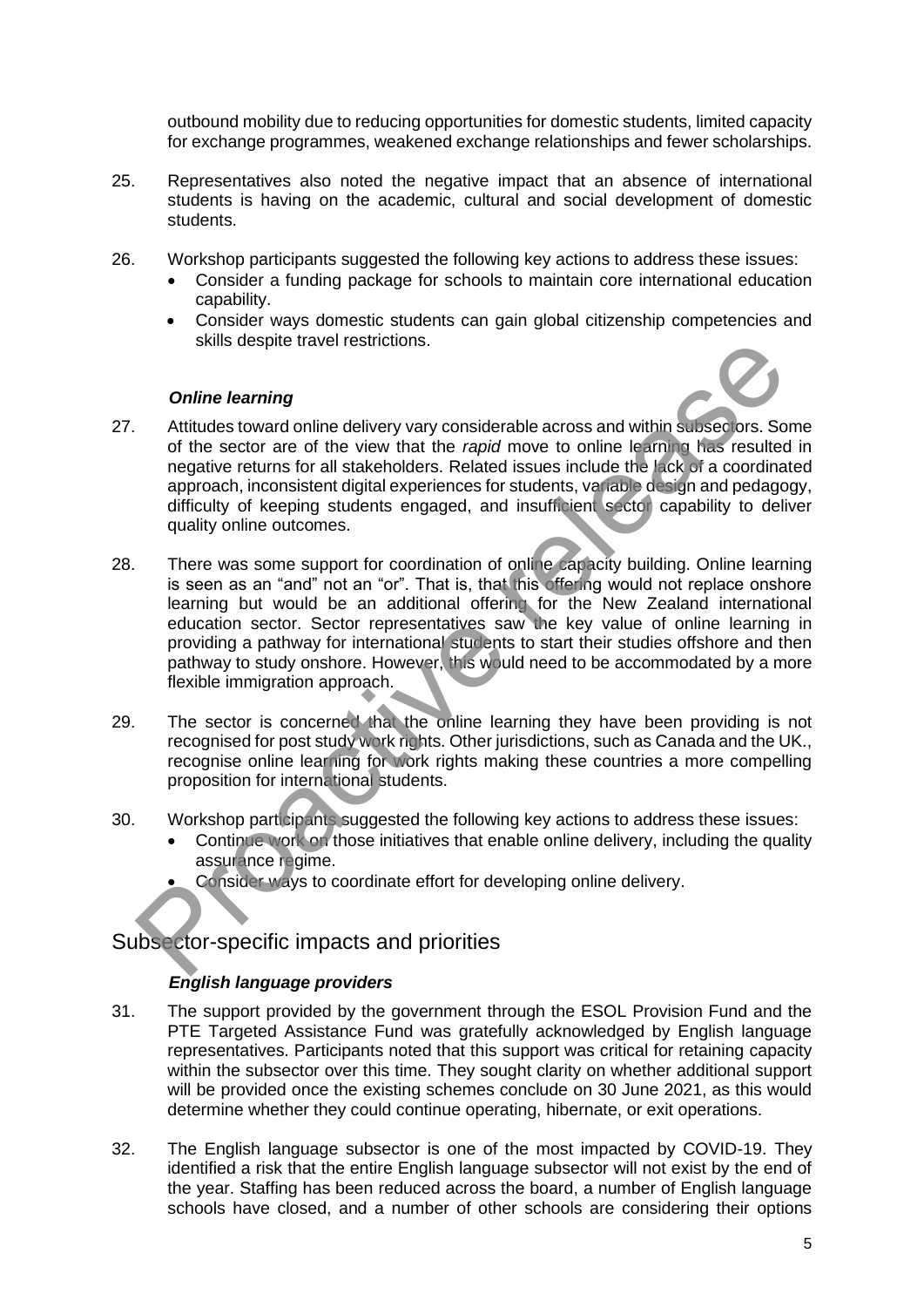beyond June. Representatives were concerned that 'fly-by-night' providers may enter the sector if category 1 and 2 providers had to exit due to financial pressures.

- 33. The peak body English New Zealand has been supporting the sector for 35 years and is now at risk of closure due to the inability of its members to pay membership subscriptions. The loss of English New Zealand would be detrimental for fostering a quality rebuild of the subsector.
- 34. The subsector also sought priority of English language pathway students through MIQ to maintain capability through to the point where the border reopens.

#### *Private training establishments*

- 35. A number of PTEs are likely to hibernate or close in the coming months. Aviation training providers are concerned that they will have to go out of business (and mothball aircraft) if new students cannot be brought through as cohorts.
- 36. PTE subsector representatives expressed concern at the perceived lack of signals from government regarding the importance of the sector and its rebuild. Representatives were also frustrated with decisions by Immigration New Zealand and highly concerned about rumoured changes to in-study and post-study work rights, as this would significantly impact the attractiveness of New Zealand relative to international competitors.
- 37. There is frustration that the subsector has not featured representatively in the priority cohorts of returning students to date. The subsector sought priority of students through MIQ in order to maintain capability through to the point where the border reopens. A particular focus on bringing aviation students through MIQ would help keep aviation training providers afloat and ensure that this high value training capability is maintained for the future. The trace warming solutions and the subsection of the schools and relations and the solution of the search of the search of significantly if new students cannot be brought through as cohors.<br>
PTE subsector representatives
- 38. Priorities for the PTE sector include whether any additional support will be made available for the subsector beyond 30 June 2021, when the TAF funding concludes. Clarity on support available beyond June would enable providers to make difficult decisions around the future of their operations.

#### *Schools*

- 39. The reduction in international revenue has seen schools reduce staff hours, disestablish international director and pastoral care roles, and reduce expenditure on additional staff and programmes across schools.
- 40. The international education peak body for schools, the Schools International Education Business Association (SIEBA), is at financial risk of closing due to the inability of its members schools to pay membership subscriptions.
- 41. There are increasing concerns for the mental health of international school students still within New Zealand as they will not have seen their families for one to two years. Representatives were concerned about the loss of opportunities for domestic students to gain global citizenship competencies.
- 42. Schools were concerned about the limited role of the school subsector within the Recovery Plan and requested increased focus within the final version. They specifically sought clarity from the government as to what it sees the role and contribution of the school sector within the international education sector.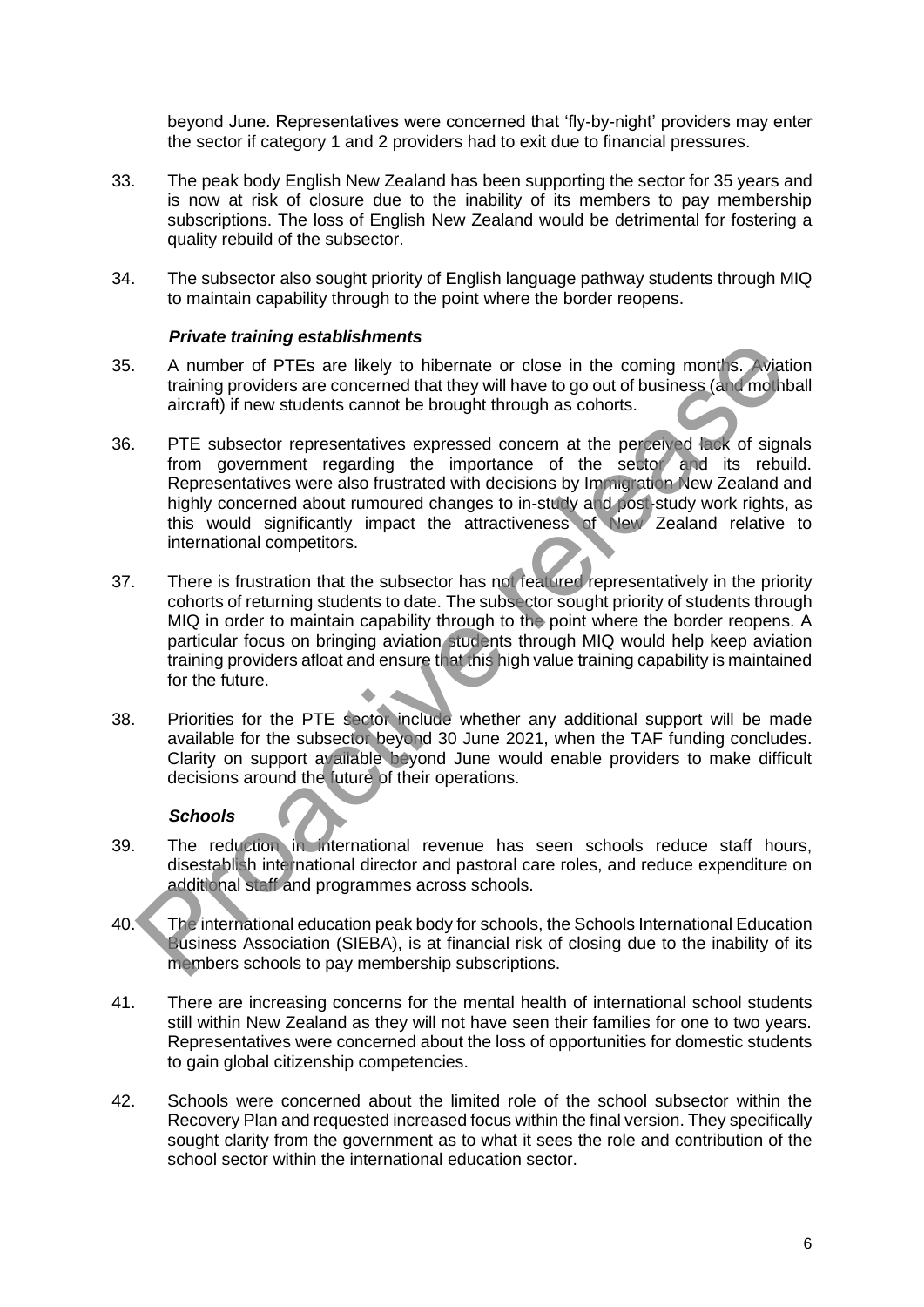- 43. Schools are reporting increased demand for virtual and online offerings but are currently prohibited by the Education and Training Act 2020 from offering this to students and agents. They noted the possibility of them using an existing NZQA approved product (such as Te Kura or ClassroomNZ2020) for a national programme which can be offered online; this would provide reassurance of quality and provide scalability, whilst allowing the school subsector to contribute to their own recovery. It would also provide a solution for those enrolled students who remain offshore and are locked out of their home school systems.
- 44. Schools requested the provision of MIQ capacity for their subsector and highlighted the proposal they had developed to provide a sector-supported MIQ model.

#### *Te Pūkenga subsidiaries*

- 45. Increased domestic enrolments have partially offset the reduction in international student numbers, however the loss of international revenue has seen a reduction in staff and broader investments across institutions. Very few ITP students have been allocated places in the managed cohorts to date (57 out of 1000 places) and there are no students in the pipeline.
- 46. In addition to COVID-19 impacts, subsidiary institutions are grappling with the impact of the Reform of Vocational Education changes, which is creating strategic and operational uncertainty. They noted a disconnect between the domestic brand positioning aligning Te Pūkenga with vocational education, compared with the professional and vocational education (PAVE) focus that resonates internationally. Te Pūkenga branding is threatening their market.
- 47. Priorities for this sector include providing additional capacity for international students to come through MIQ. There are opportunities in this sector to better align international student visa settings to the country's essential skill needs, including regional skills shortages, and related education and training. For example, a change to the immigration regulations would enable integrated work and study packages and allow international students to train in programmes at lower levels of the New Zealand Qualifications Framework and pathway to essential skills areas for employment and contribute to both current and future skills shortages. The Pükeraga subsidiaries<br>
Increased domestic enrolments have partially offset the reduction in tr<sup>1</sup>-tina b<br>
student numbers, however the loss of international revenue has seen a recursion<br>
staff and broader investments a

#### *Universities*

- 48. The significant reduction in international revenue has seen reductions in staffing and deferred capital investment across the subsector.
- 49. The reliance of New Zealand universities on international students, partnerships and revenue is expected to have a disproportionate impact on the international ranking of New Zealand universities in upcoming world rankings. Universities have noted that there is a lack of clarity regarding the government's vision for the international education sector and is interpreting recent immigration decisions as worrying.
- 50. Priorities for the university sector include a leadership statement from government on the importance of international education and its role in contributing to New Zealand's economy, society, and international engagement.
- 51. The universities seek greater clarity from government on how the border may be reopened as well as further cohorts and dedicated MIQ capacity to bring international students into the country aligned to semester dates. Universities also seek more responsiveness by Immigration New Zealand in relation to processing student visas, to develop a pipeline of international students interested in studying in New Zealand. Universities also request the ability to revisit the criteria for future cohorts.